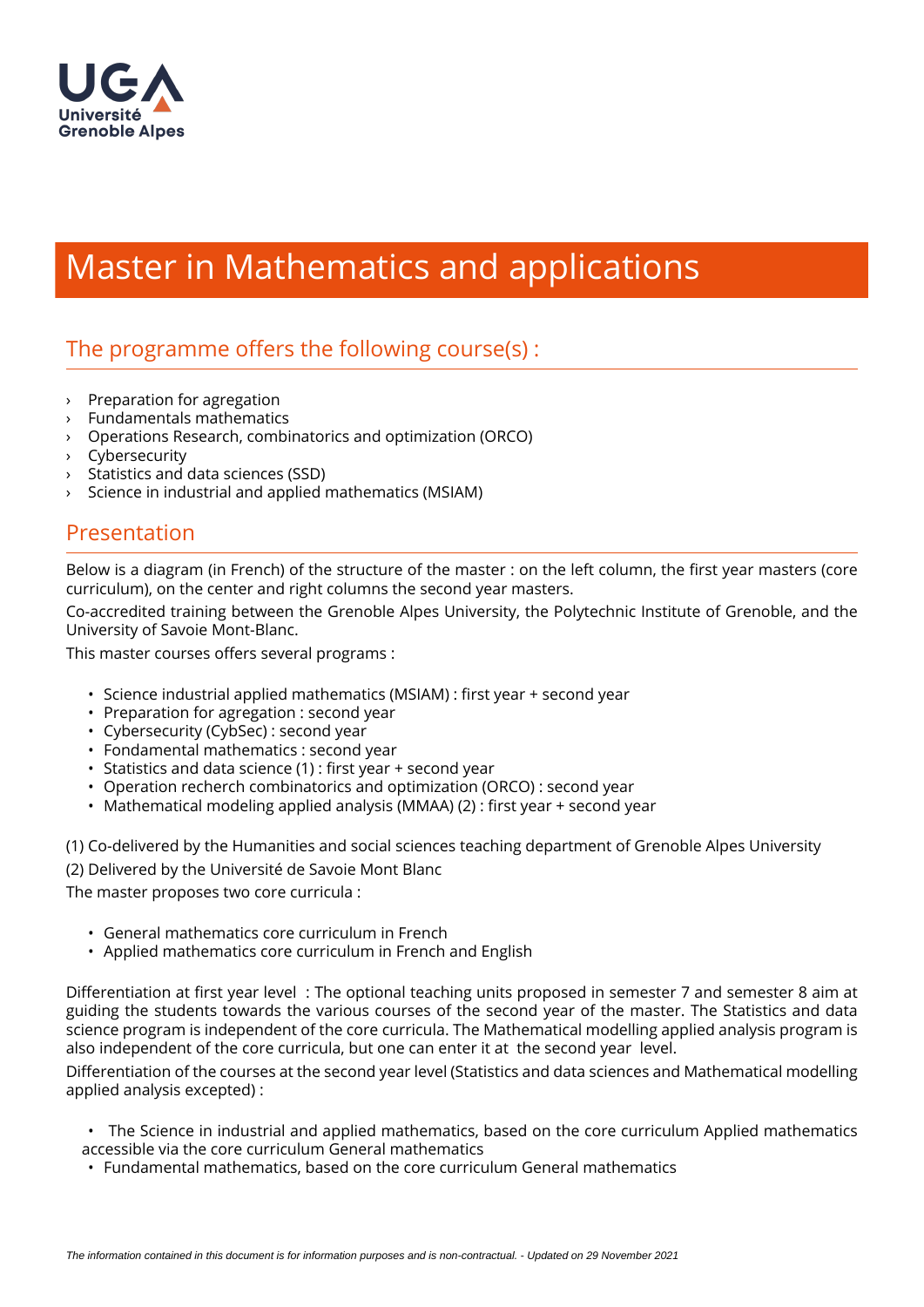

- Preparation for agregation, based on the core curriculum General mathematics
- Cybersecurity, accessible via the core curricula Applied mathematics and General mathematics, as well as via the core curriculum Computer science of the Computer science master program

• ORCO, accessible via the core curricula Applied mathematics and General mathematics, as well as via the core curriculum Computer science of the master program Computer science

The objective of this master is to train highly skilled specialists in mathematics and computer science for engineering, teaching, and research in a wide range of fields (pure and applied maths) where the demand from the socio-economic world is strong : security and cryptology, scientific computing, operational research, big data analysis, image synthesis and processing, statistics...

## Registration and scholarships

The first year master is open to students with a degree conferring the title of bachelor in a field compatible with the fields of the master, or with a validation of studies or of prior experience.

Admission to the second year's master is selective. It is open to candidates who completed a first year master in the field.

Continuing education : You are in this situation if :

- you resume your studies after 2 years or more of interruption of studies
- or you followed a formation under the regime *Formation continue* during one of the 2 preceding years
- or you are an employee, job seeker, self-employed

If you do not have the diploma required to integrate the training program, you can undertake a validation [of personal and professional achievements \(VAPP\).](https://www.univ-grenoble-alpes.fr/construire-son-parcours/valider-ses-acquis/validation-des-acquis-personnels-et-professionnels-vapp-/)  (in French)

Would you like to apply and register ? Then please be aware that the procedure differs depending on your diploma, on your degree, or on your place of residence for foreign students. For more details, please follow [this link \(in French\)](https://www.univ-grenoble-alpes.fr/candidater-et-s-inscrire/)

#### Practicals informations :

- > Component : UFR IM2AG (informatique, mathématiques et mathématiques appliquées), UFR Sciences de l'Homme et de la Société (SHS), Grenoble INP - Ensimag (Informatique, mathématiques appliquées et télécommunications)
- > level : Baccalaureate +5
- > Duration : 2 years
- > Course type : Initial and Continuing Education
- > Location(s) : Grenoble University campus

## **Contacts**

#### Program director

Piau Didier didier.piau@univ-grenoble-alpes.fr

Picard Christophe christophe.picard@imag.fr Program administration

Service de formation UFR IM2AG sce-formation.im2ag@univ-grenoble-alpes.fr